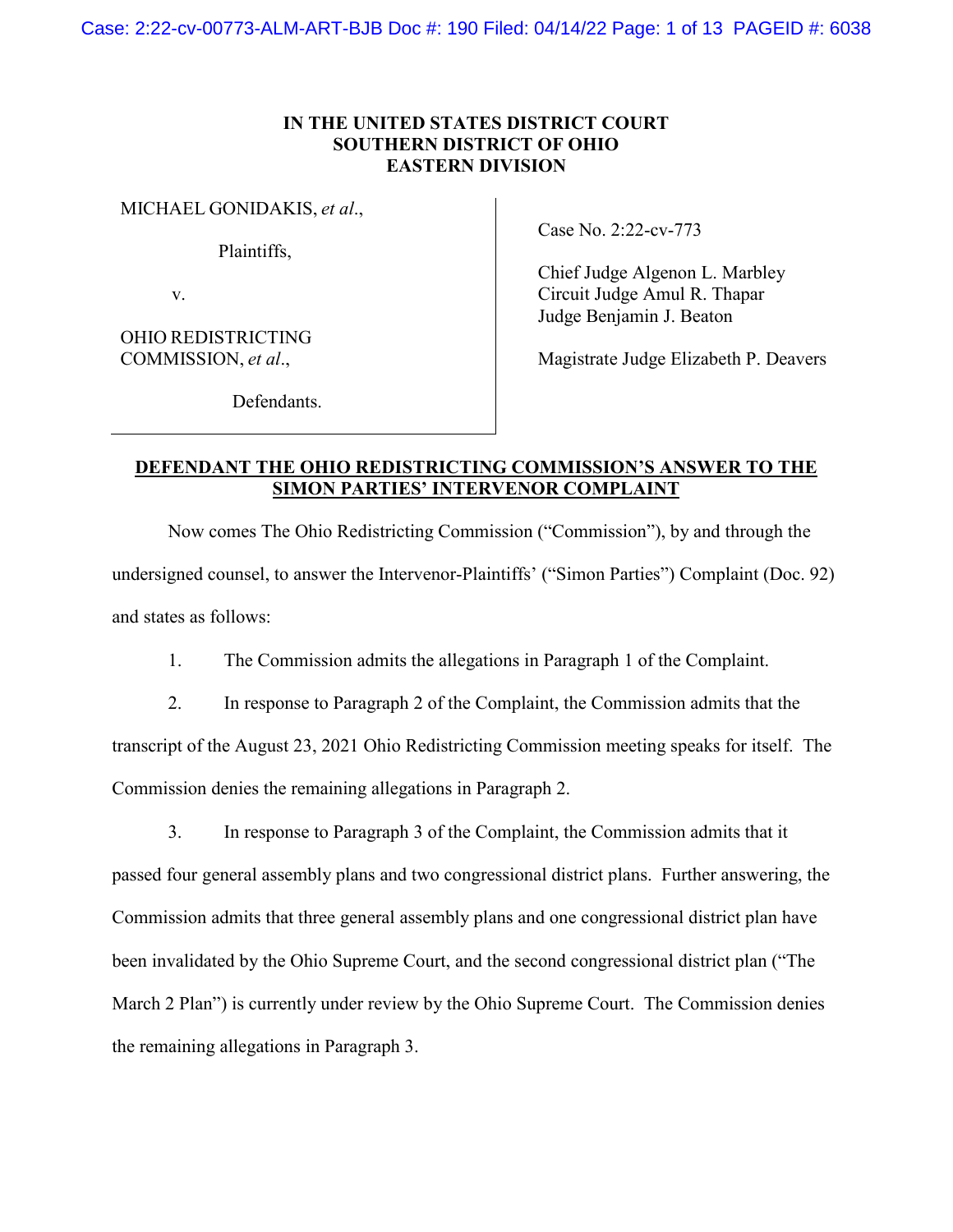4. In response to Paragraph 4 of the Complaint, the Commission admits that the Simon Parties bring this action to challenge the redistricting process relied upon by the Commission in enacting the general assembly and congressional districting plans. The Commission denies the remaining allegations in Paragraph 4 and further denies that the Simon Parties are entitled to relief.

5. The Commission denies the allegations in Paragraph 5 of the Complaint.

6. The Commission denies the allegations in Paragraph 6 of the Complaint and further denies that the Simon Parties are entitled to injunctive relief, or any relief whatsoever against the Commission.

7. Paragraph 7 of the Complaint states legal conclusions for which no response is required. To the extent a response is required, the Commission admits that the cited case speaks for itself. The Commission denies the remaining allegations in Paragraph 7.

8. The Commission denies the allegations in Paragraph 8 of the Complaint and further denies that the Simon Parties are entitled to relief against the Commission.

9. In response to Paragraph 9 of the Complaint, the Commission admits that the relief sought by the Simon Parties speaks for itself. The Commission denies the remaining allegations in Paragraph 9.

10. In response to Paragraph 10 of the Complaint, the Commission admits that the Simon Parties are registered Black voters in Mahoning County, Ohio. The Commission denies the remaining allegations in Paragraph 10.

11. Paragraph 11 of the Complaint states legal conclusions for which no response is required. To the extent a response is required, the Commission denies the allegations in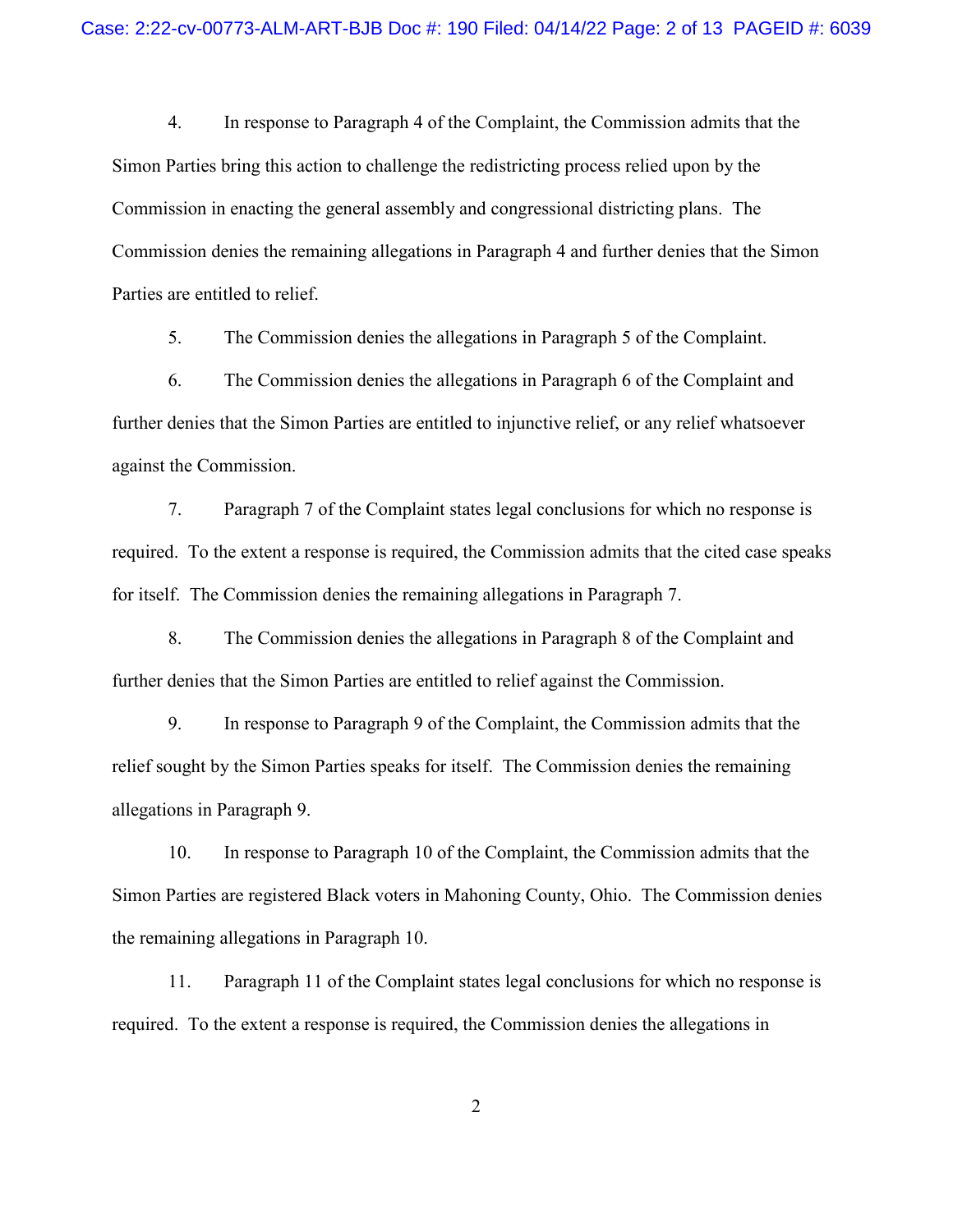Paragraph 11 and further denies that the Simon Parties are entitled to the relief requested in the Complaint.

12. The Commission admits the allegations in Paragraph 12 of the Complaint.

13. Paragraph 13 of the Complaint states legal conclusions for which no response is required. To the extent a response is required, the Commission admits that the Voting Rights Act speaks for itself.

14. The Commission lacks knowledge or information sufficient to form a belief as to the allegations regarding where the Simon Parties' reside. In response to Paragraph 14 of the Complaint, the Commission admits that the Simon Parties bring this challenge. The Commission denies the remaining allegations in Paragraph 14.

15. The Commission denies the allegations in Paragraph 15 of the Complaint.

16. The Commission denies the allegations in Paragraph 16 of the Complaint.

17. In response to Paragraph 17 of the Complaint, the Commission admits that the cited transcript of the September 9, 2021 Ohio Redistricting Commission meeting speaks for itself. The Commission denies the remaining allegations in Paragraph 17.

18. In response to Paragraph 18 of the Complaint, the Commission admits that the cited transcript of the September 9, 2021 Ohio Redistricting Commission meeting speaks for itself. The Commission denies the remaining allegations in Paragraph 18.

19. The Commission lacks knowledge or information sufficient to form a belief as to the allegations set forth in Paragraph 19 of the Complaint, and therefore denies same.

20. The Commission lacks knowledge or information sufficient to form a belief as to the allegations set forth in Paragraph 20 of the Complaint, and therefore denies same.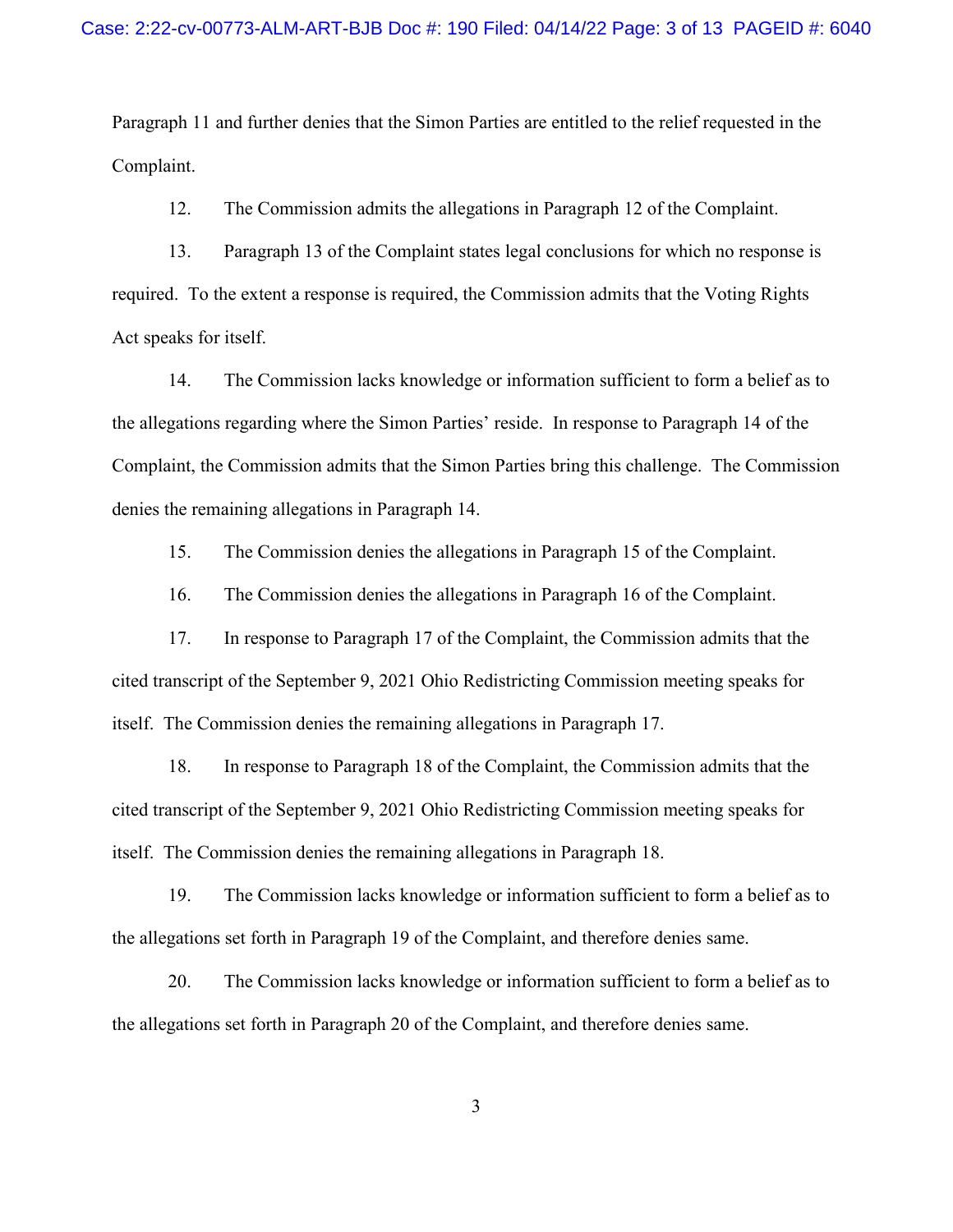21. The Commission lacks knowledge or information sufficient to form a belief as to the allegations set forth in Paragraph 21 of the Complaint, and therefore denies same.

22. In response to Paragraph 22 of the Complaint, the Commission admits that the Simon Parties bring this lawsuit. The Commission denies the remaining allegations in Paragraph 22.

23. In response to Paragraph 23 of the Complaint, the Commission admits that the Simon Parties filed this action against five members of the Commission. The Commission denies the remaining allegations in Paragraph 23.

24. In response to Paragraph 24 of the Complaint, the Commission admits that Mike DeWine is Governor of Ohio, member of the Ohio Redistricting Commission, and voted to approve three 2022 general assembly plans and the second 2022 congressional district plan. The Commission denies the remaining allegations in Paragraph 24.

25. In response to Paragraph 25 of the Complaint, the Commission admits that Frank LaRose is the Ohio Secretary of State, member of the Ohio Redistricting Commission, and Ohio's chief election officer. The Commission admits that Secretary LaRose voted to approve three 2022 general assembly plans and the second 2022 congressional district plan. The Commission denies the remaining allegations in Paragraph 25.

26. In response to Paragraph 26 of the Complaint, the Commission admits that Bob Cupp is Speaker of the Ohio House of Representatives, member of the Ohio Redistricting Commission, and voted to approve the general assembly plans and the congressional district plans. Further answering, the Commission admits that the General Assembly is responsible for the redistricting of Ohio's congressional districts. The Commission denies the remaining allegations in Paragraph 26.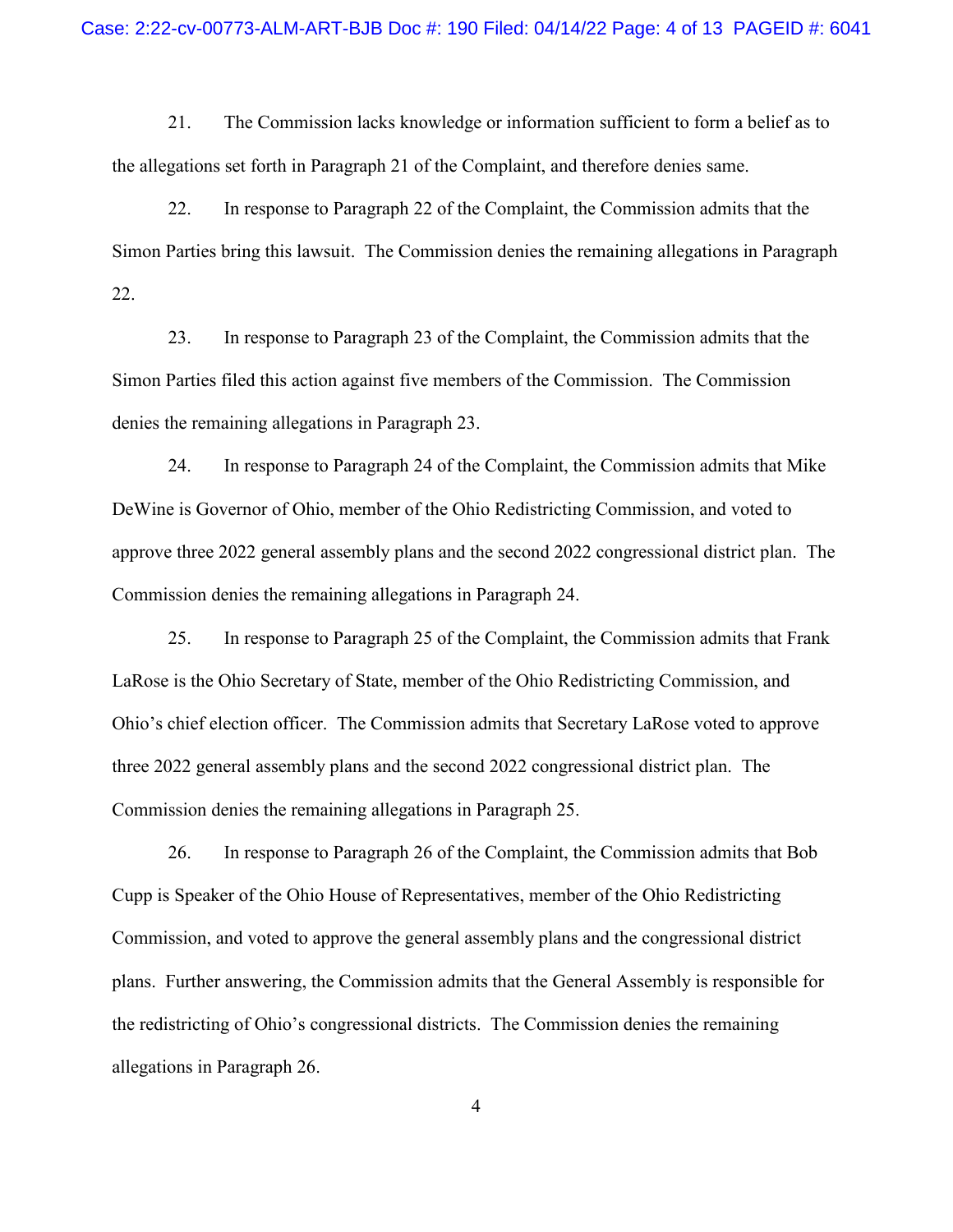27. In response to Paragraph 27 of the Complaint, the Commission admits that Matt Huffman is the President of the Ohio State Senate, member of the Commission, and voted to approve the general assembly plans and the second 2022 congressional district plan. The Commission denies the remaining allegations in Paragraph 27.

28. In response to Paragraph 28 of the Complaint, the Commission admits that the Commission and five of its members—House Speaker Cupp, Governor DeWine, Secretary LaRose, Auditor Faber, and Senate President Huffman—were named as defendants in the Complaint. The Commission denies the remaining allegations in Paragraph 28.

29. In response to Paragraph 29 of the Complaint, the Commission admits that the Democratic Members of the Ohio Redistricting Commission were not sued. The Commission denies the remaining allegations in Paragraph 29.

30. In response to Paragraph 30 of the Complaint, the Commission admits that Attorney General Yost is named as a party in the Complaint. The Commission denies the remaining allegations in Paragraph 29.

31. The Commission reasserts its responses to Paragraphs 1 through 30 as though fully asserted herein.

32. In response to Paragraph 32 of the Complaint, the Commission admits that the Complaint speaks for itself. The Commission denies the remaining allegations in Paragraph 32.

33. Paragraph 33 of the Complaint states legal conclusions for which no response is required. To the extent a response is required, the Commission admits that the cited case law and statute speak for themselves. The Commission denies the remaining allegations in Paragraph 33.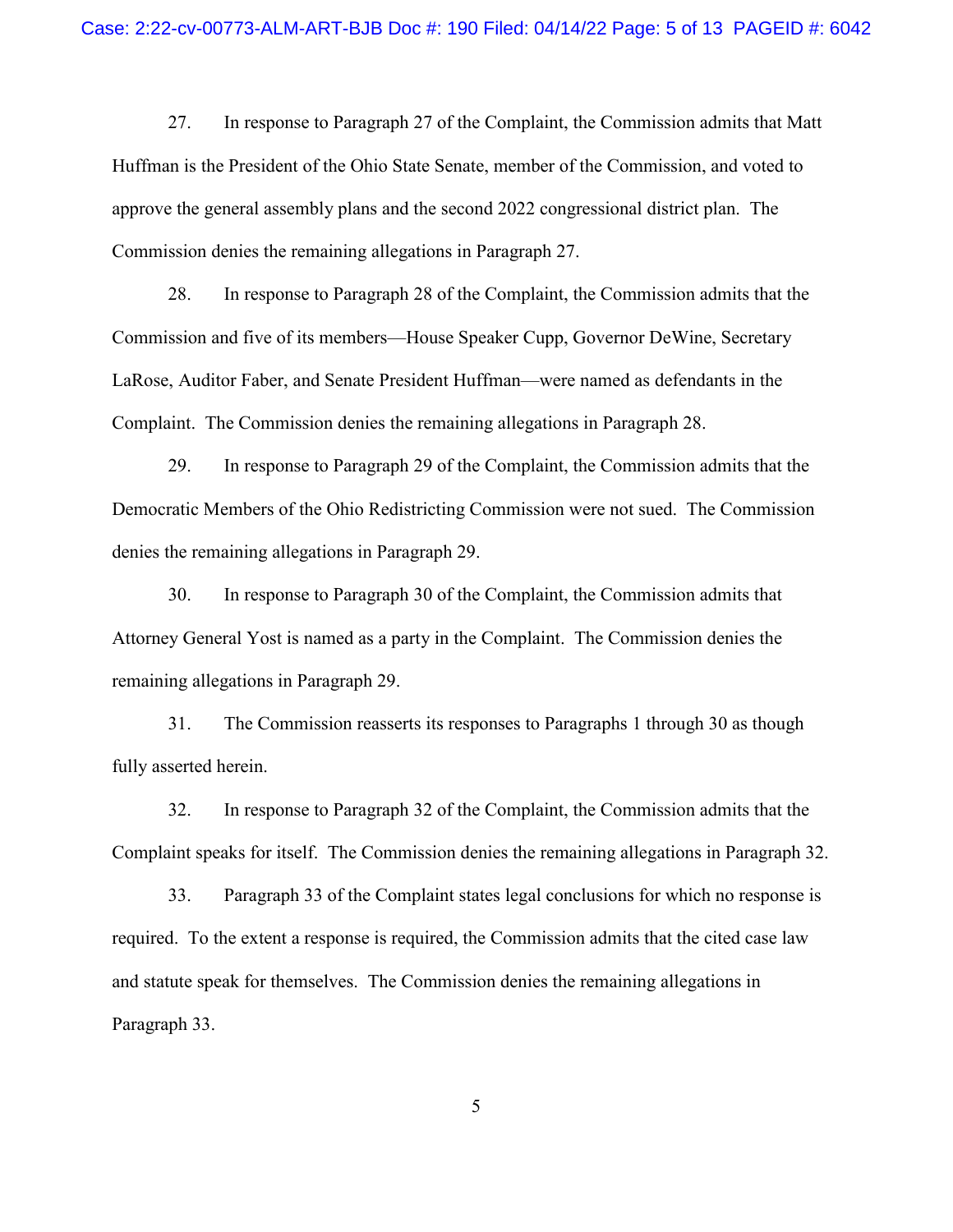34. Paragraph 34 of the Complaint states legal conclusions for which no response is required. To the extent a response is required, the Commission admits that the Voting Rights Act speaks for itself. The Commission denies the remaining allegations in Paragraph 34.

35. Paragraph 35 of the Complaint states legal conclusions for which no response is required. To the extent a response is required, the Commission admits the cited case speaks for itself. The Commission denies the remaining allegations in Paragraph 35.

36. The Commission lacks information sufficient to form a belief as to the allegations in Paragraph 36 of the Complaint regarding whether a Black candidate has never been elected to a Mahoning County office. In response to Paragraph 36, the Commission admits that the Simon Parties filed a lawsuit in the Northern District of Ohio that has since been dismissed under Fed. R. Civ. P. 41. Further answering, the Commission admits that the Ohio Redistricting Commission meeting transcript and cited case speak for themselves. The Commission denies the remaining allegations in Paragraph 36.

37. The Commission admits the allegations in Paragraph 37 of the Complaint.

38. In response to Paragraph 38 of the Complaint, the Commission admits that the 2020 decennial census is used for Ohio's congressional and general assembly plans. The Commission denies the remaining allegations in Paragraph 38.

39. The Commission denies the allegations in Paragraph 39 of the Complaint.

40. Paragraph 40 of the Complaint states legal conclusions for which no response is required. To the extent a response is required, the Commission admits that the Ohio Constitution speaks for itself. The Commission denies the remaining allegations in Paragraph 40.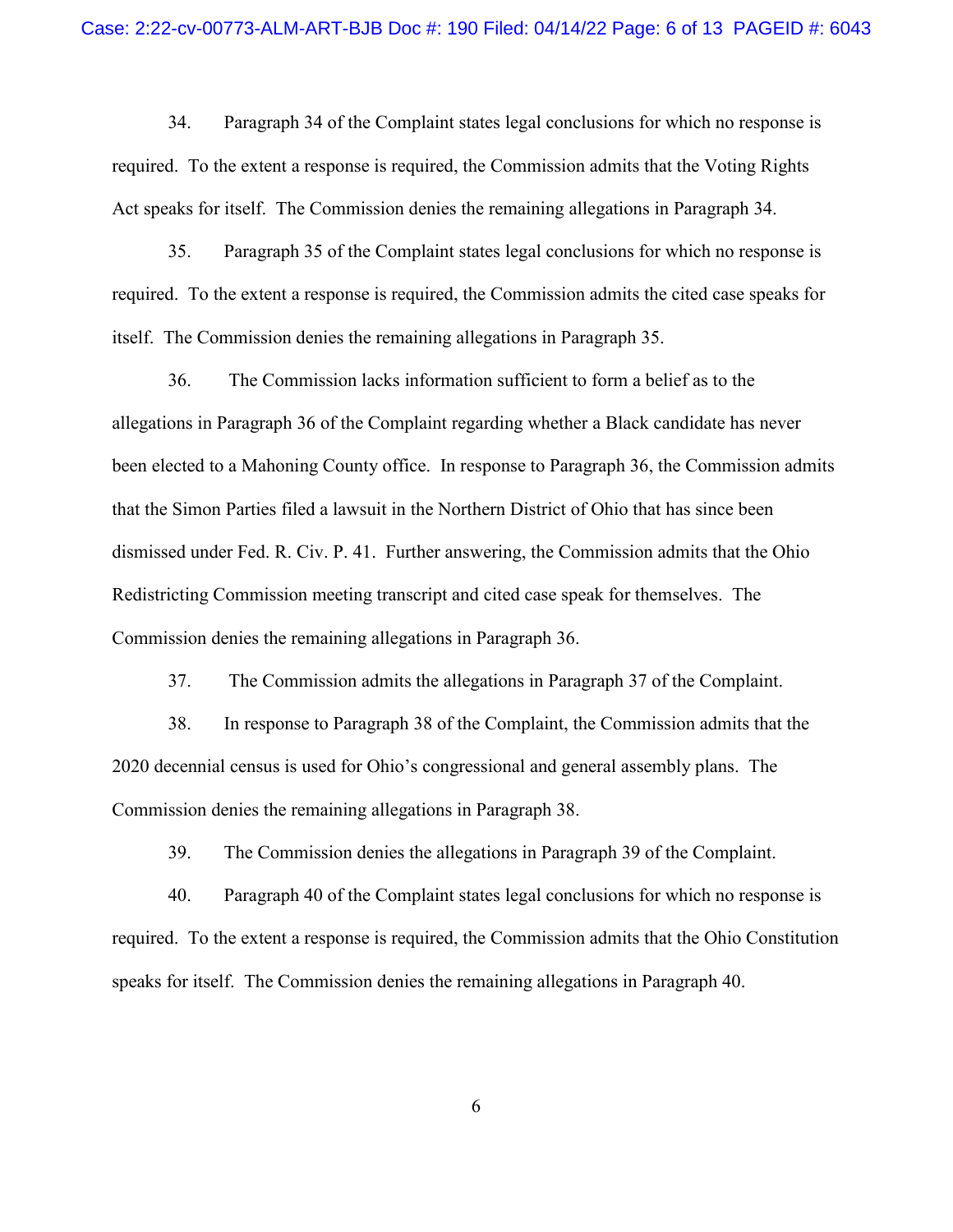41. Paragraph 41 of the Complaint states legal conclusions for which no response is required. To the extent a response is required, the Commission admits that the Ohio Constitution speaks for itself. The Commission denies the remaining allegations in Paragraph 41.

42. In response to Paragraph 42 of the Complaint, the Commission admits that the composition of the Ohio General Assembly speaks for itself. The Commission denies the remaining allegations in Paragraph 42.

43. The Commission lacks information sufficient to form a belief as to the allegations set forth in Paragraph 43 of the Complaint, and therefore denies same.

44. The Commission lacks information sufficient to form a belief as to the allegations in Paragraph 44 of the Complaint, and therefore denies same.

45. Paragraph 45 of the Complaint states legal conclusions for which no response is required. To the extent a response is required, the Commission denies the allegations in Paragraph 45.

46. Paragraph 46 of the Complaint states legal conclusions for which no response is required. To the extent a response is required, the Commission denies the allegations in Paragraph 46.

47. Paragraph 47 of the Complaint states legal conclusions for which no response is required. To the extent a response is required, the Commission denies the allegations in Paragraph 47.

48. Paragraph 48 of the Complaint states legal conclusions for which no response is required. To the extent a response is required, the Commission denies the allegations in Paragraph 48.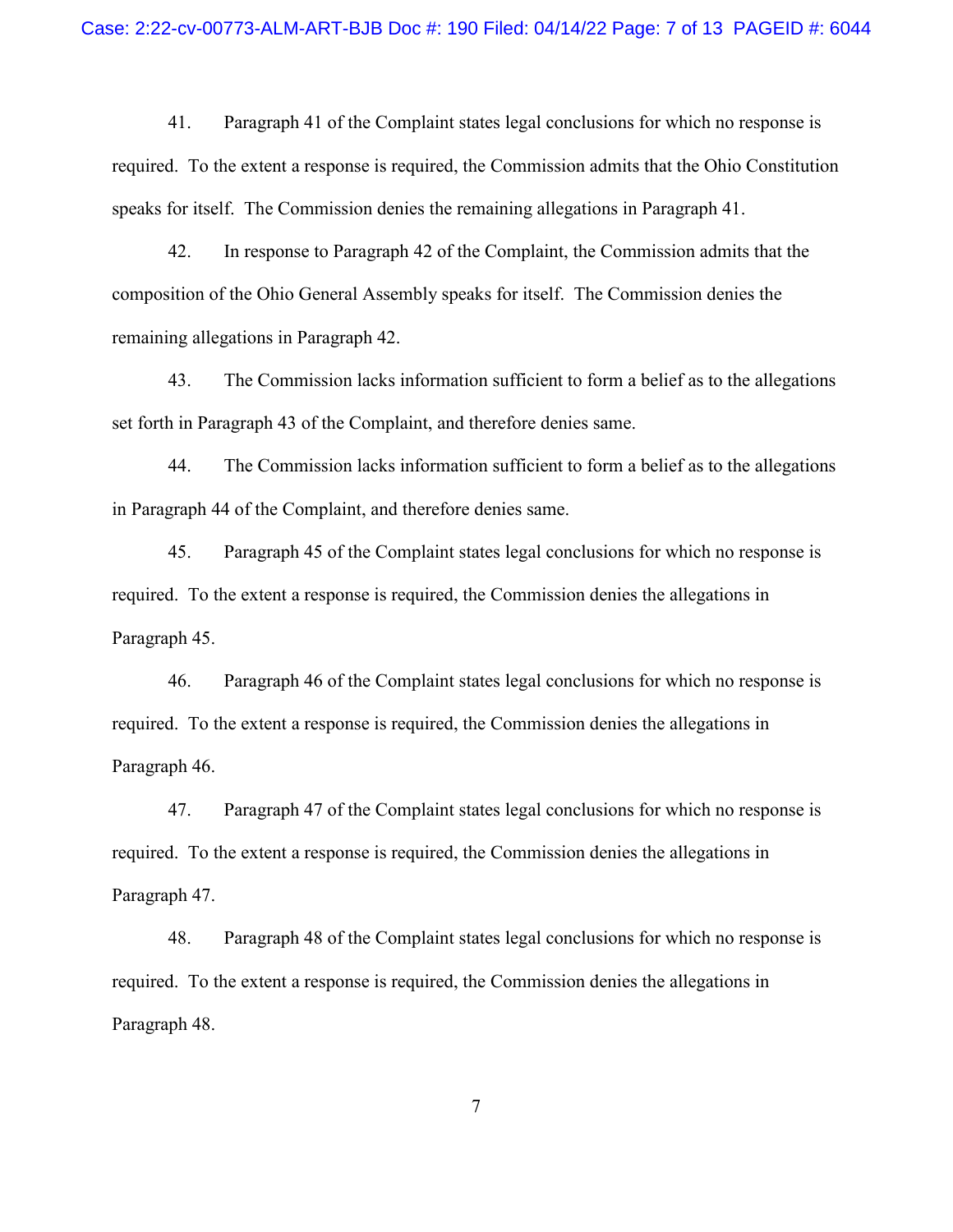49. Paragraph 49 of the Complaint states legal conclusions for which no response is required. To the extent a response is required, the Commission denies the allegations in Paragraph 49.

50. Paragraph 50 of the Complaint states legal conclusions for which no response is required. To the extent a response is required, the Commission denies the allegations in Paragraph 50.

51. The Commission denies the allegations in Paragraph 51 of the Complaint and each of its subparts.

52. The Commission incorporates its responses to Paragraphs 1 through 51 as though fully asserted herein.

53. Paragraph 53 of the Complaint states legal conclusions for which no response is required. To the extent a response is required, the Commission admits that Section 2 of the Voting Rights Act speaks for itself.

54. Paragraph 54 of the Complaint states legal conclusions for which no response is required. To the extent a response is required, the Commission denies the allegations in Paragraph 54.

55. The Commission denies the allegations in Paragraph 55 of the Complaint.

56. Paragraph 56 of the Complaint states legal conclusions for which no response is required. To the extent a response is required, the Commission denies the allegations in Paragraph 56.

57. Paragraph 57 of the Complaint states legal conclusions for which no response is required. To the extent a response is required, the Commission admits that U.S.C. §1031(b) speaks for itself. The Commission denies the remaining allegations in Paragraph 57.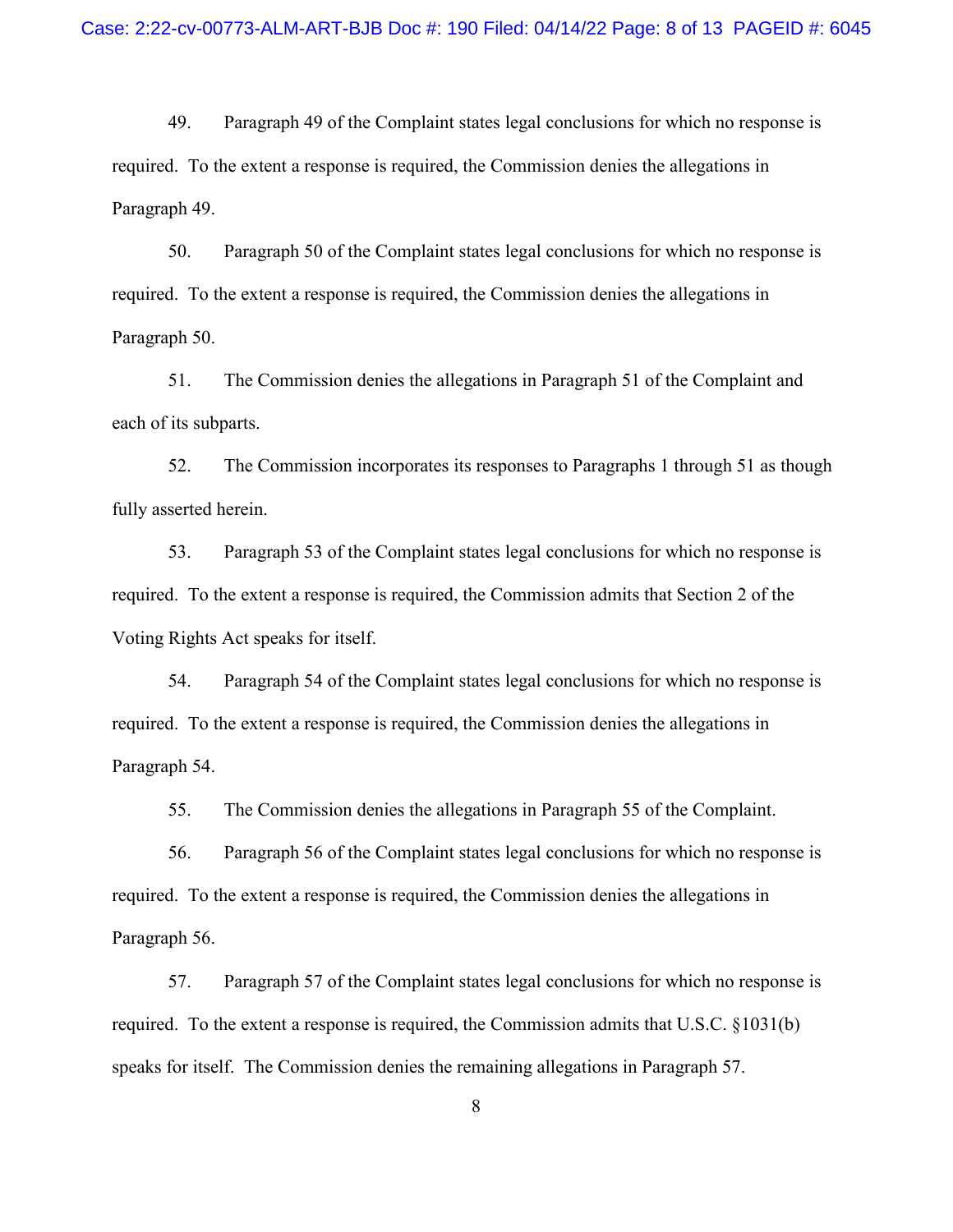58. Paragraph 58 of the Complaint states legal conclusions for which no response is required. To the extent a response is required, the Commission denies the allegations in Paragraph 58.

59. The Commission denies the allegations in Paragraph 59 of the Complaint.

60. The Commission incorporates its responses to Paragraphs 1 through 59 as though fully asserted herein.

61. Paragraph 61 of the Complaint states legal conclusions for which no response is required. To the extent a response is required, the Commission admits that the Fourteenth Amendment of the United States Constitution speaks for itself. The Commission denies the remaining allegations in Paragraph 61.

62. Paragraph 62 of the Complaint states legal conclusions for which no response is required. To the extent a response is required, the Commission admits that the cited statues and the United States Constitution speak for themselves. The Commission denies the remaining allegations in Paragraph 62.

63. Paragraph 63 of the Complaint states legal conclusions for which no response is required. To the extent a response is required, the Commission admits that 42 U.S.C. § 1984 speaks for itself. The Commission denies the remaining allegations in Paragraph 63.

64. Paragraph 64 of the Complaint states legal conclusions for which no response is required. To the extent a response is required, the Commission denies the allegations in Paragraph 64.

65. Paragraph 65 of the Complaint states legal conclusions for which no response is required. To the extent a response is required, the Commission denies the allegations in Paragraph 65.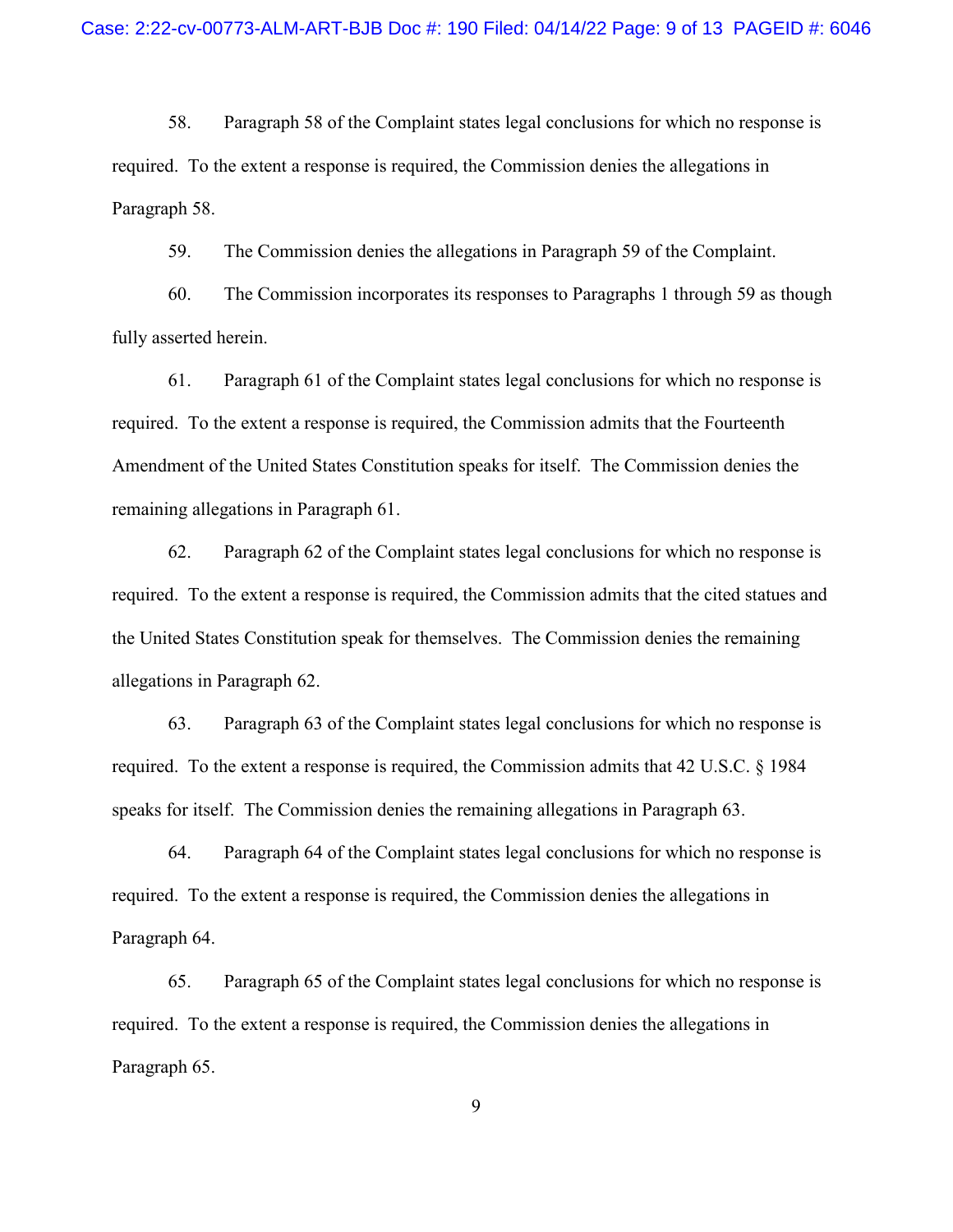66. Paragraph 66 of the Complaint states legal conclusions for which no response is required. To the extent a response is required, the Commission denies the allegations in Paragraph 66.

67. The Commission incorporates its responses to Paragraphs 1 through 66 as though fully asserted herein.

68. Paragraph 68 of the Complaint states legal conclusions for which no response is required. To the extent a response is required, the Commission admits that 42 U.S.C. § 1984 speaks for itself. The Commission denies the remaining allegations in Paragraph 68.

69. Paragraph 69 of the Complaint states legal conclusions for which no response is required. To the extent a response is required, the Commission admits that the Fifteenth Amendment to the United States Constitution speaks for itself. The Commission denies the remaining allegations in Paragraph 69.

70. Paragraph 70 of the Complaint states legal conclusions for which no response is required. To the extent a response is required, the Commission admits that the Fifteenth Amendment to the United States Constitution speaks for itself. The Commission denies the remaining allegations in Paragraph 70.

71. The Commission incorporates its responses to Paragraphs 1 through 70 as though fully asserted herein.

72. The Commission admits the allegations in Paragraph 72 of the Complaint.

73. The Commission lacks information sufficient to form a belief as to the allegations in Paragraph 73 of the Complaint regarding the Simon Parties' decision to take various legal action, and therefore denies same. The Commission denies the remaining allegations in Paragraph 73 of the Complaint.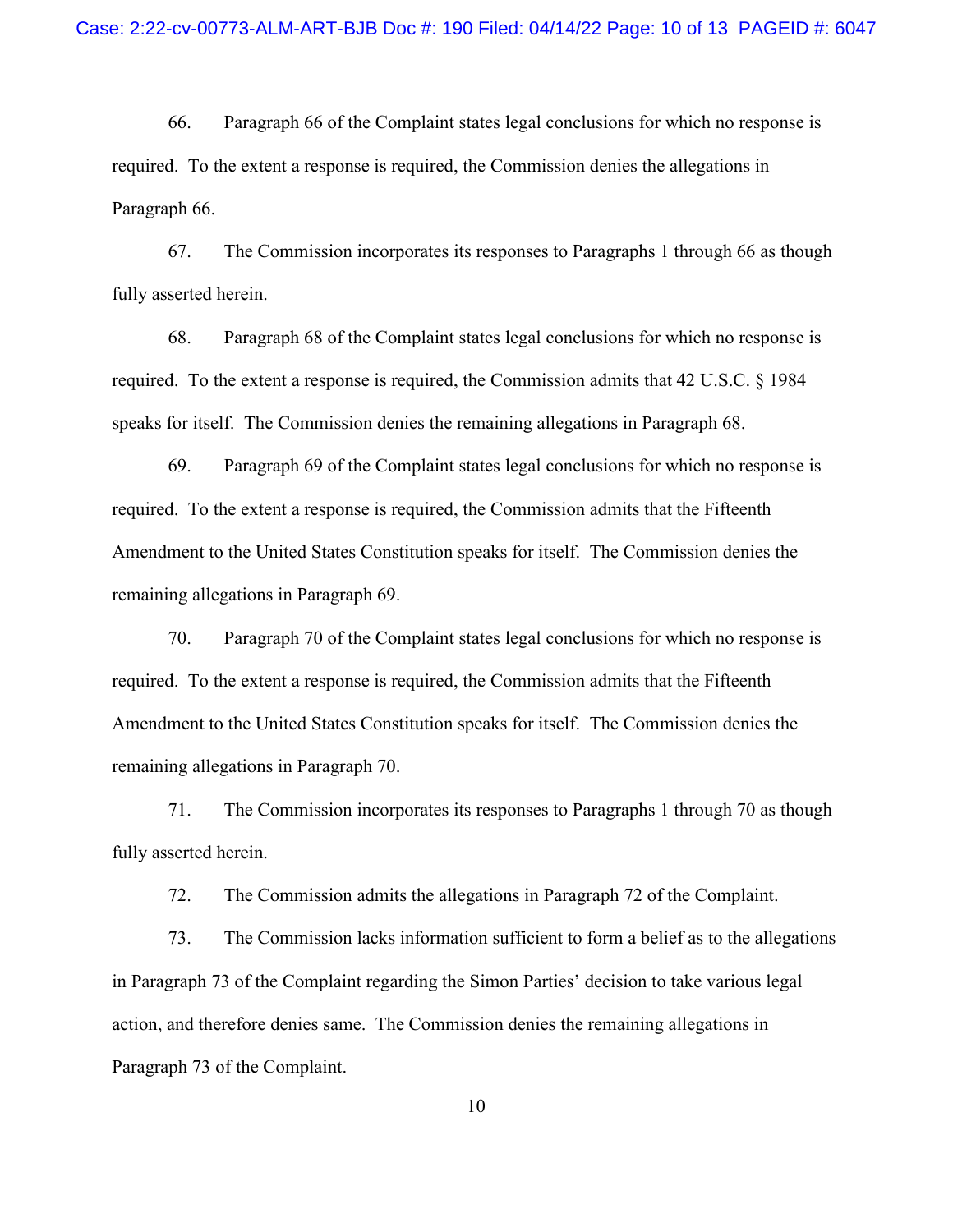74. The Commission denies the allegations in Paragraph 74 of the Complaint.

75. Paragraph 75 of the Complaint states legal conclusions for which no response is required. To the extent a response is required, the Commission admits that cited case speaks for itself. The Commission denies the remaining allegations in Paragraph 75.

76. Paragraph 76 of the Complaint states legal conclusions for which no response is required. To the extent a response is required, the Commission denies the allegations in Paragraph 76.

77. The Commission denies any allegation in the Complaint that is not specifically admitted herein, and further denies that the Simon Parties are entitled to any of the relief requested in the Complaint.

### **AFFIRMATIVE DEFENSES**

1. As its first affirmative defense, the Commission states that the Complaint, and each cause of action therein, fails to state a claim upon which relief may be granted, and further fails to state facts sufficient to entitle the Simon Parties to the relief they seek, or to any other relief whatsoever against the Commission.

2. As its second affirmative defense, the Commission states that the Simon Parties' claims are barred in whole or in part because the allegations in the Complaint fail to show that the Commission acted in any manner that violates any statutory or constitutional provision, and that, to the contrary, the Commission has at all times acted in conformance with the law in connection with the allegations set forth in the Complaint.

3. As its third affirmative defense, the Commission states that some or all of the Simon Parties' claims are barred because the Simon Parties lack standing to bring them.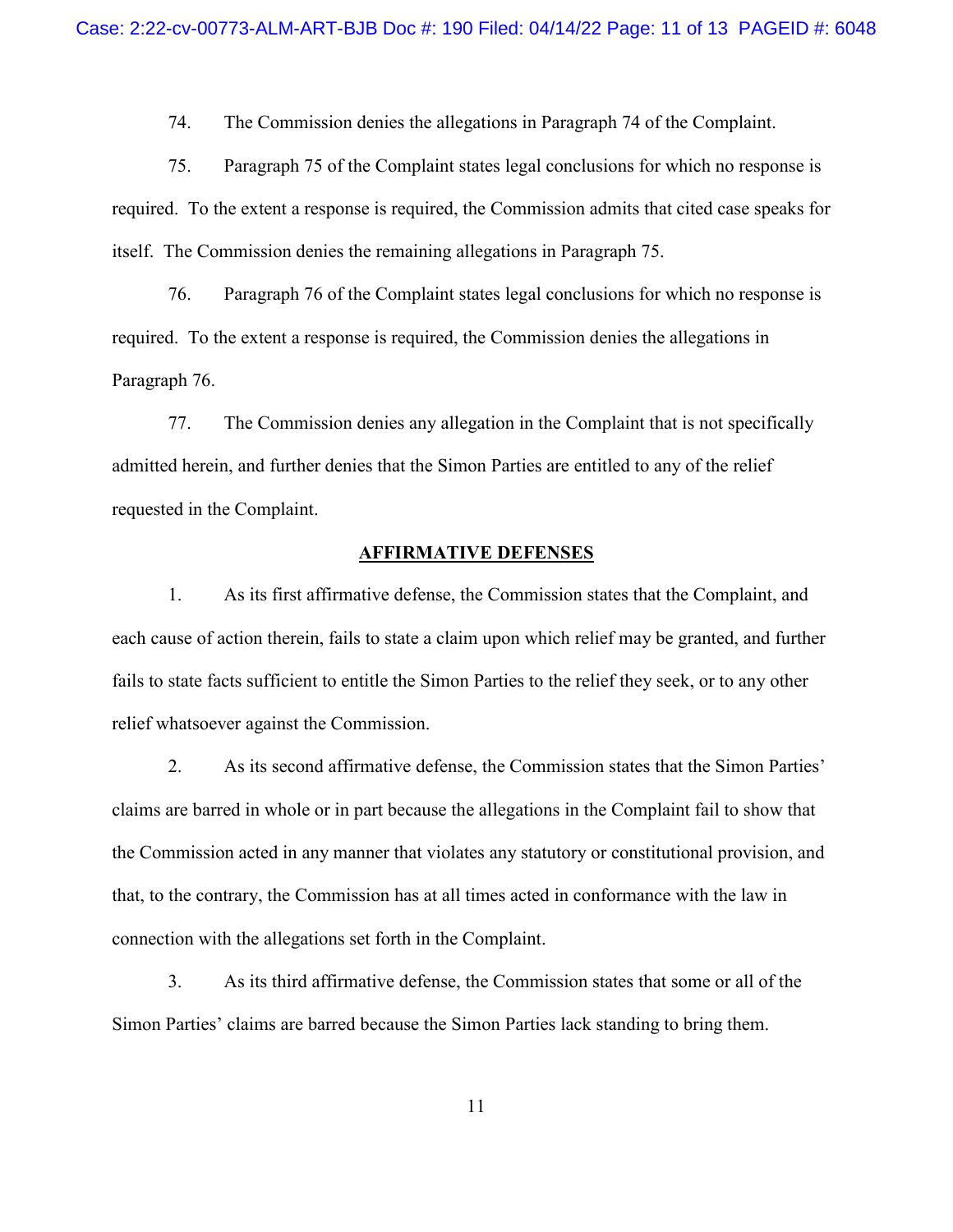### Case: 2:22-cv-00773-ALM-ART-BJB Doc #: 190 Filed: 04/14/22 Page: 12 of 13 PAGEID #: 6049

4. As its fourth affirmative defense, the Commission states that the Simon Parties' claims for injunctive relief are barred in whole or in part by the doctrine of laches.

5. As its fifth affirmative defense, the Commission states that this Court lacks subject matter jurisdiction over the claims set forth in the Simon Parties' Complaint.

6. As its sixth affirmative defense, the Commission states that the Simon Parties failed to join all necessary parties under Rule 19 of the Federal Rules of Civil Procedure.

7. As its seventh affirmative defense, the Commission states that the Simon Parties' claims against the Commission are barred by qualified and/or sovereign immunity.

8. The Commission reserves the right to amend and/or supplement these affirmative defenses.

WHEREFORE, Defendant The Ohio Redistricting Commission respectfully

requests that this Court dismiss the Simon Parties' Complaint, with prejudice, and that the Simon Parties be awarded no relief, no costs, and no attorneys' fees.

Date: April 14, 2022 Respectfully submitted,

/s/ Ashley T. Merino Erik J. Clark (0078732), *Trial Attorney* Ashley Merino (0096853) **ORGAN LAW LLP** 1330 Dublin Road Columbus, Ohio 43215 614.481.0900 614.481.0904 (facsimile) ejclark@organlegal.com amerino@organlegal.com

Special Counsel to Attorney General Dave Yost

*Counsel for Defendant The Ohio Redistricting Commission*